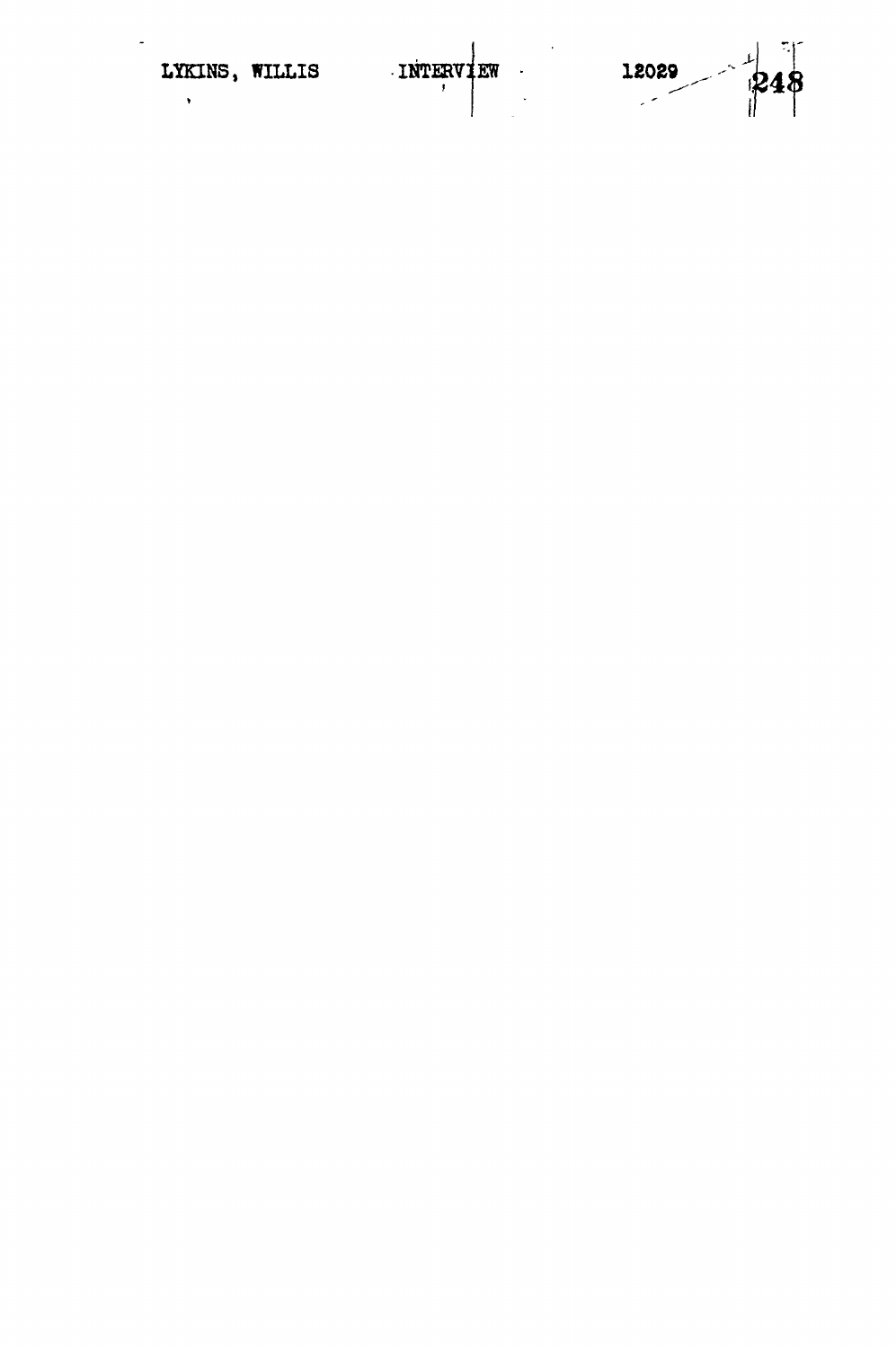## LYKINS, WILLIS INTERVIEW. 12029

**849**

Nannie Lee Burns Interviewer. October 28, 1937.

interview with nillis Lykins,  $*$  205 N. Walnut . Commerce, Oklahoma

My father, Edward Lykins was adopted into the My father, Kdward Lykins, was adopted into the consolidated tribes of Peorias, Miamis, weas, consolidated tribes of Peorias, Miamis, wea's, Kaskaskias and Piankeshaws and was given the name of  $\mathcal{A}$  and  $\mathcal{A}$  and  $\mathcal{A}$  and was given the name of name of name of name of name of name of name of name of name of  $\mathcal{A}$ Ma-cha-co-me-ah.

when rather was seventeen David Perry sent when rather was several percy several percy sentence in the second percy sentence in the sentence of  $\mathcal{D}_\mathbf{p}$ him to the indian Territory to fence and to help prepare his location here for the coming of his family pare his location here for the coming of his family and that winter rather made or rather split a  $\overline{t}$ thousand rails and later it was discovered that he  $\frac{1}{\sqrt{2}}$ had placed them on the wrong headright.

At eighteen he joined the 19th Kansas Volunteers  $\mathcal{A}$  the 19th Kansas Volunteers Volunteers Volunteers Volunteers Volunteers Volunteers Volunteers Volunteers Volunteers Volunteers Volunteers Volunteers Volunteers Volunteers Volunteers Volunteers Volunteers Volunteer to help put the Indians on the Reservation at rort Sill. to help put the Indians on the Indians on the Indians on the Indians on the reservation at  $\epsilon$ Of those who were in the company only one man remains today and that is mavid L. Spotts now in California and today and that is David L. bpottsyjiow in California;, and . he and rather wrote to each other until rather's death . he and father wrote to. each other wrote to. each other until gather wrote to. each other until gather until last year.

rather again returned to the home of Mr. Perry rather again returned to the home of Mr. Perry and later came with him and his family when the Peorias and later came with him and him and him and him and him and his family when the Peorias  $\alpha$ removed to this country, making his home with the family  $\mathcal{L}$ near Peoria.

near Peoria. . . • .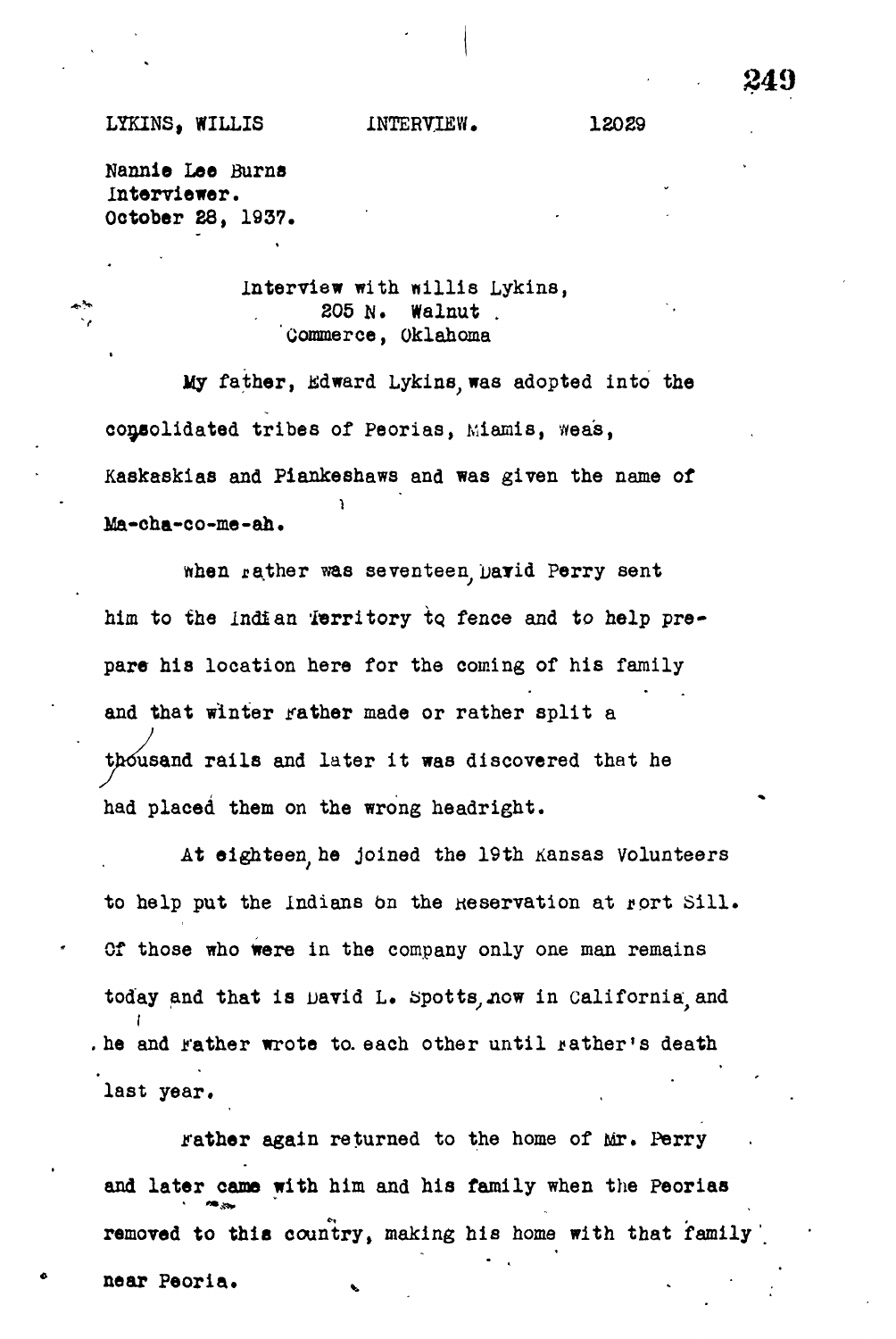camp.

 $\overline{2}$ 

rather first married a Shawnee woman who lived but a few years, and in 1896 married Sarah Williams, an Ottawa lndian;who was my mother.

During the years that father lived with *tar.* Perry they were near Spring niver in the northeastern part of this county and he had  $\epsilon_n$  old boat on that river. **•""ft\*** he was the was the wez Perces were the wez Perces were held in this county were held in this county were held and he formed a great friendship with chief Joseph, their leader and often would lend his boat to chief Joseph to go fishing and sometimes would go with him and in this way he came to know them very well. way he came to know the came to know them very well.

rather always said that the indians were like jrather always said that the Indians were like lost children who could not understand just why they had lost children who could not understand just why they had been "brought here, as they, had only tried to keep their old homes and they had no idea of what to expect next, so they had no cause to take any interest in anything but hunted and fished most of their time, they, they, they, they, they, they, they, they, though they, they, though they, they, they, they, they, they, they, they, they, they, they, they, they, they, they, they, they, they were not allowed to go any great distance from the second to go any great distance from the second to go any g camp.

while in Columbus and while he was connected with the was connected with the was connected with the was connected with the was connected with the was connected with the was connected with the was connected with the was con the firm of  $\mathfrak{G}.$  E. Middaugh & Co., Aayland Lykins married Miss Anna Middaugh and in 1884 with his family removed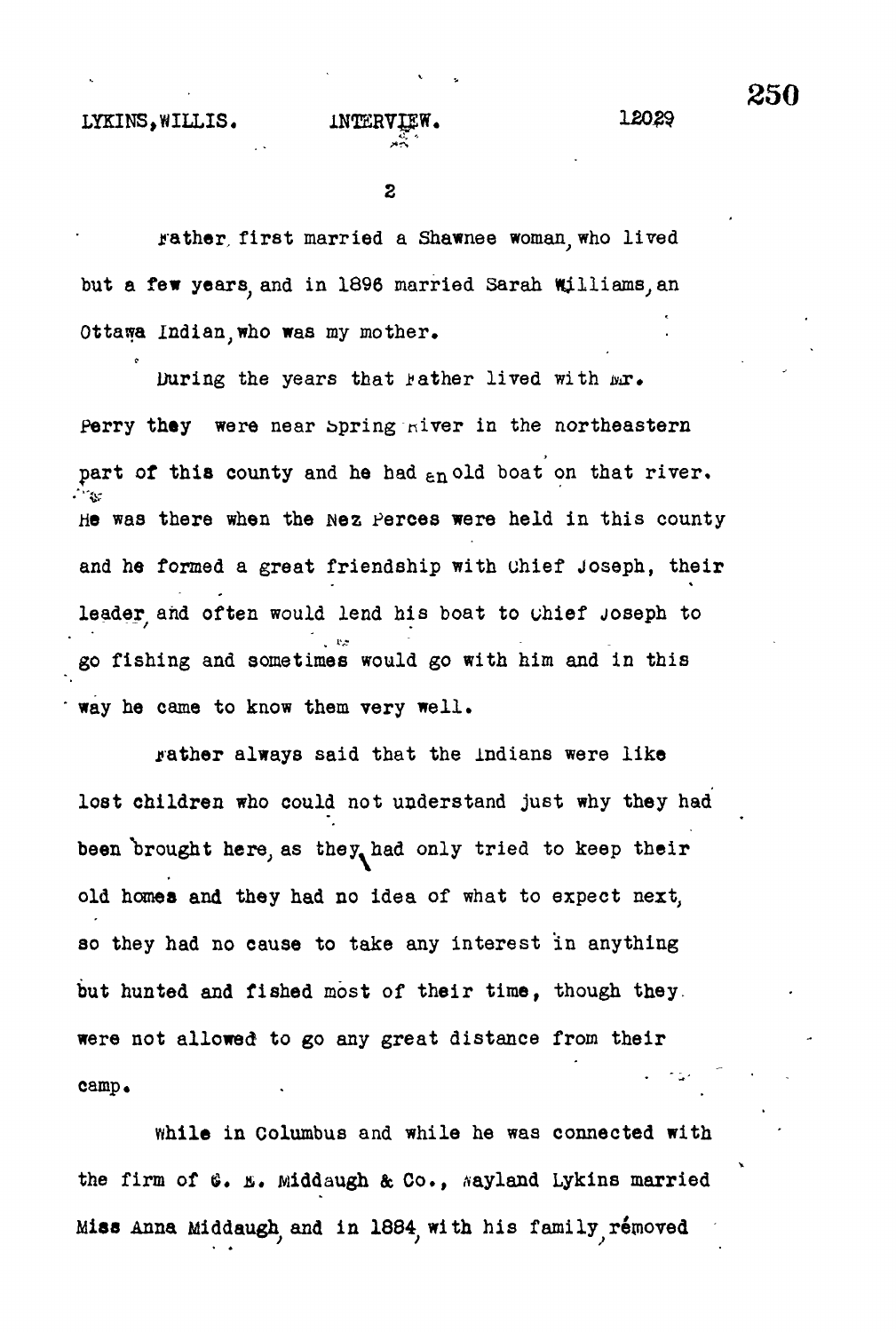LYKINS, WILLIS. INTERVIEW. 12029

:251

3

to his home on land joining the present city of Miami on the east and joining my father's home, A part of our old homes is now included in the nockdale Addition to miami.

rather gave most of his time to his farm but his brother preferred other lines of work aiding those who were wanting a town in this part of the country and he assisted in purchasing about six hundred acres from the Ottawa indians for the miami townsite.

He made frequent trips to washington in the interest of establishing the new town and in getting the legislation passed in congress in 1891, ratifying the sale of the land. ror many years after the establishing of the town he was the President of the Townsite uompany.

He was the author of the bill making Miami one of the four Gourt rowns of the Northern District of the Indian  $\texttt{invariant}$ , also of a bill making miami the first town in the Territory in which you could secure a warranty deed to your lots and record it, he also drew up a bill making it possible to record chattel mortgages and a bill permitting the Peoria and Miami Indians to sell half of their lands.